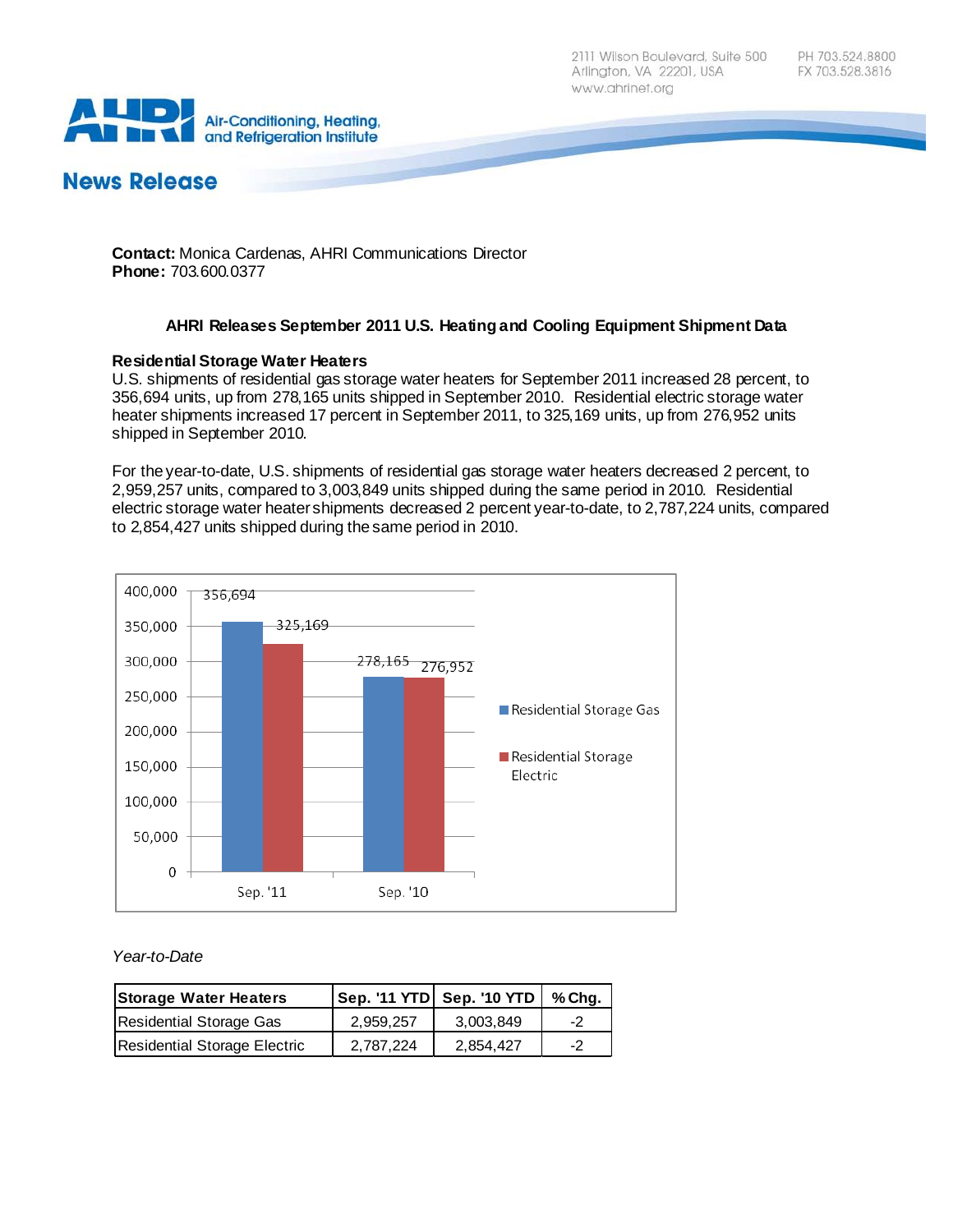## **Commercial Storage Water Heaters**

Commercial gas storage water heater shipments increased 11 percent in September 2011, to 6,268 units, up from 5,658 units shipped in September 2010. Commercial electric storage water heater shipments increased 2 percent in September 2011, to 5,102 units, up from 5,021 units shipped in September 2010.

Year-to-date U.S. shipments of commercial gas storage water heaters increased 0.1 percent, to 61,073 units, compared with 60,491 units shipped during the same period in 2010. Year-to-date commercial electric storage water heater shipments increased 1 percent to 45,398 units, up from 44,856 units shipped during the same period in 2010.



## *Year-to-Date*

| <b>Storage Water Heaters</b> | Sep. '11 YTD   Sep. '10 YTD |        | % Cha. |
|------------------------------|-----------------------------|--------|--------|
| Commercial Storage Gas       | 61.073                      | 60.491 | $+1.0$ |
| Commercial Storage Electric  | 45.398                      | 44.856 | $+1$   |

#### **Warm Air Furnaces**

U.S. shipments of gas warm air furnaces for September 2011 decreased 8 percent, to 258,147 units, down from 280,097 units shipped in September 2010. Oil warm air furnace shipments decreased 28 percent, to 6,666 units in September 2011, down from 9,233 units shipped in September 2010.

Year-to-date U.S. shipments of gas warm air furnaces decreased 8 percent, to 1,571,757 units, compared with 1,706,114 units shipped during the same period in 2010. Year-to-date U.S. shipments of oil warm air furnaces decreased 15 percent to 32,018 units, compared with 37,646 units shipped during the same period in 2010.



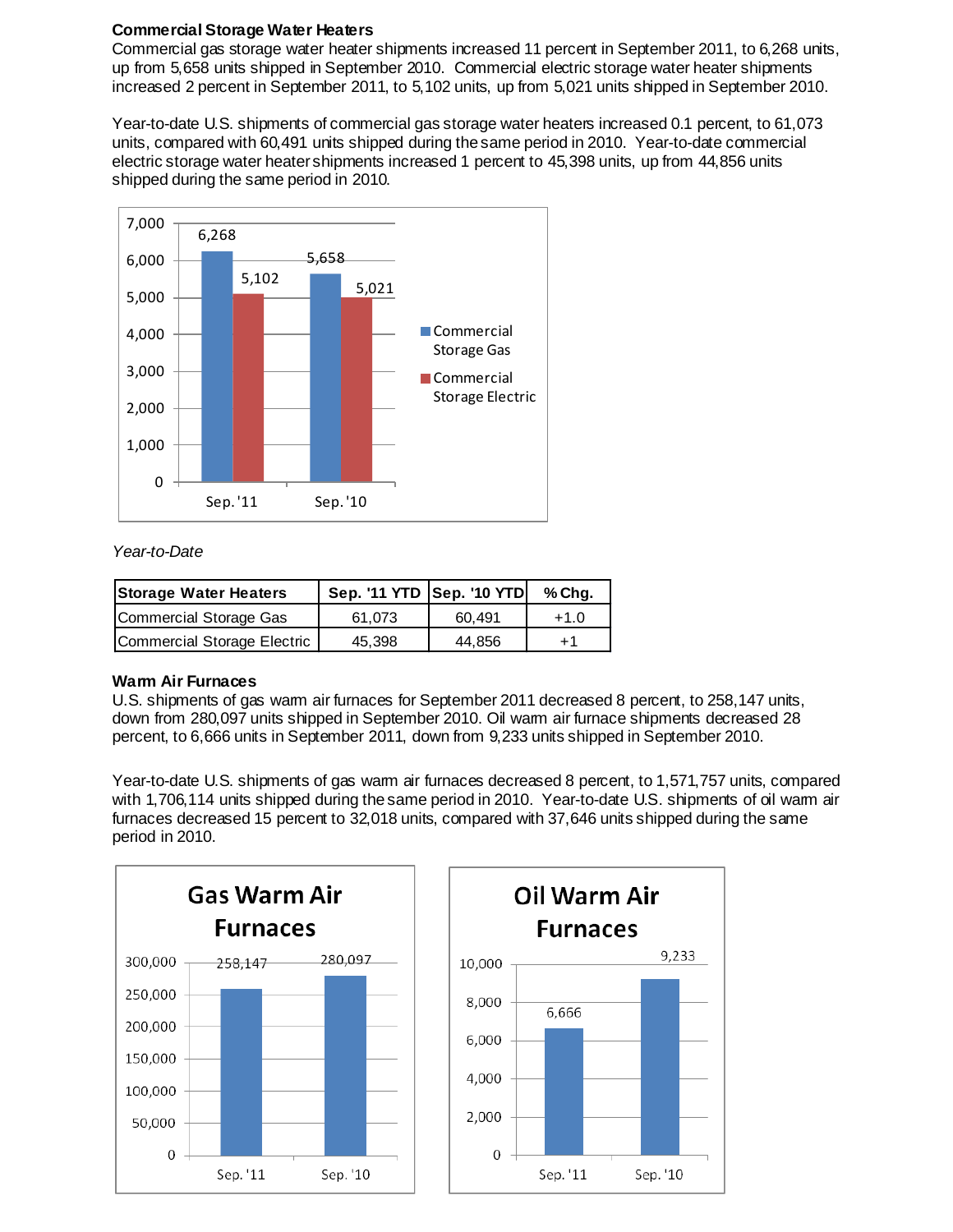*Year-to-Date*

|                              | Sep. '11 YTD Sep. '10 YTD % Chg. |           |       |
|------------------------------|----------------------------------|-----------|-------|
| <b>Gas Warm Air Furnaces</b> | 1.571.757                        | 1.706.114 | -8    |
| <b>Oil Warm Air Furnaces</b> | 32.018                           | 37.646    | $-15$ |

# **Central Air Conditioners and Air-Source Heat Pumps**

U.S. shipments of central air conditioners and air-source heat pumps totaled 403,984 units in September 2011, up 5 percent from 383,921 units shipped in September 2010. U.S. shipments of air conditioners increased 8 percent, to 273,406 units, up from 252,370 units shipped in September 2010. U.S. shipments of air-source heat pumps decreased .7 percent, to 130,578 units, down from 131,551 units shipped in September 2010.

Year-to-date combined shipments of residential central air conditioners and air-source heat pumps increased 11 percent, to 4,769,401 units, up from 4,283,180 units shipped in September 2010. Year-todate shipments of central air conditioners increased 14 percent, to 3,276,419 units, up from 2,871,132 units shipped during the same period in 2010. The year-to-date total for heat pump shipments increased 6 percent, to 1,492,982 units, up from 1,412,048 units shipped during the same period in 2010.



## *Year-to-Date*

|                                              | <b>Sep. '11 YTD</b> | <b>Sep. '10 YTD</b> | %Chg. |
|----------------------------------------------|---------------------|---------------------|-------|
| Air Conditioners & Heat Pumps Combined Total | 4,769,401           | 4,283,180           | +11   |
| Air Conditioners Only                        | 3,276,419           | 2,871,132           | $+14$ |
| Heat Pumps Only                              | 1.492.982           | 1.412.048           | +6    |